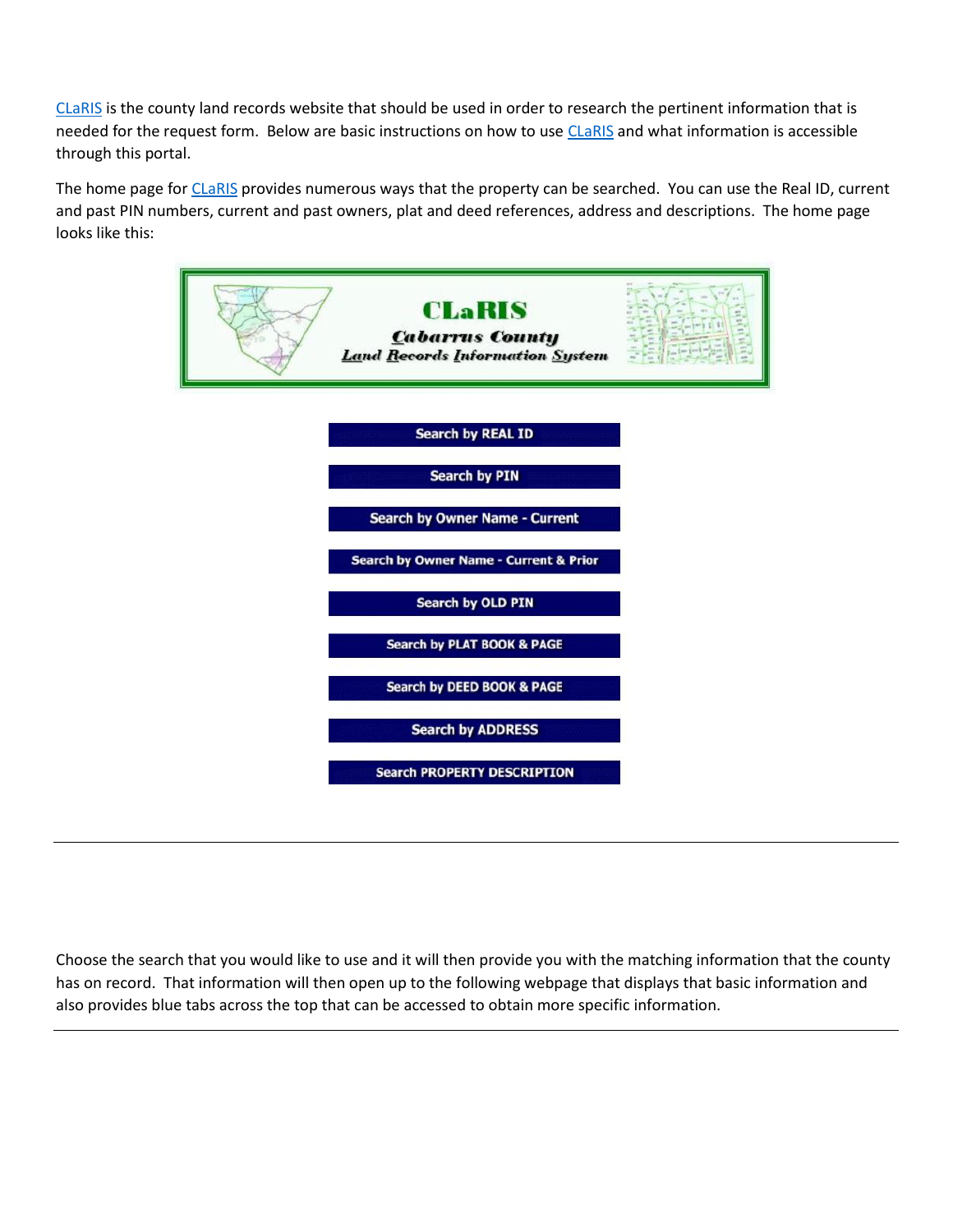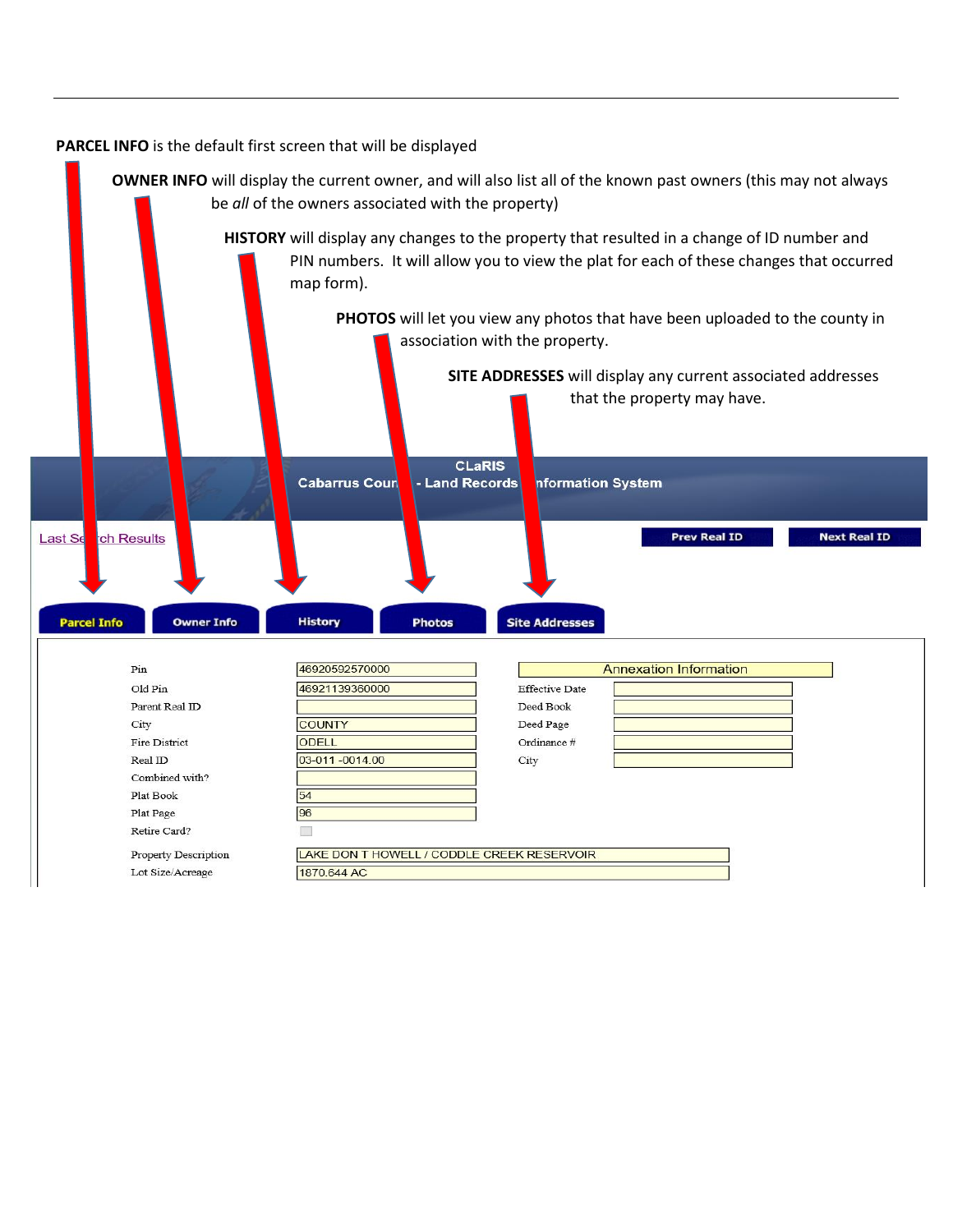On the bottom of every tabbed page (PARCEL, OWNER INFO, HISTORY, PHOTOS, SITE ADDRESSES) there is a link to access the property **HISTORY CARD**. This history card is the card that was used to record property information before the use of electronic files. It may be helpful in researching older properties.